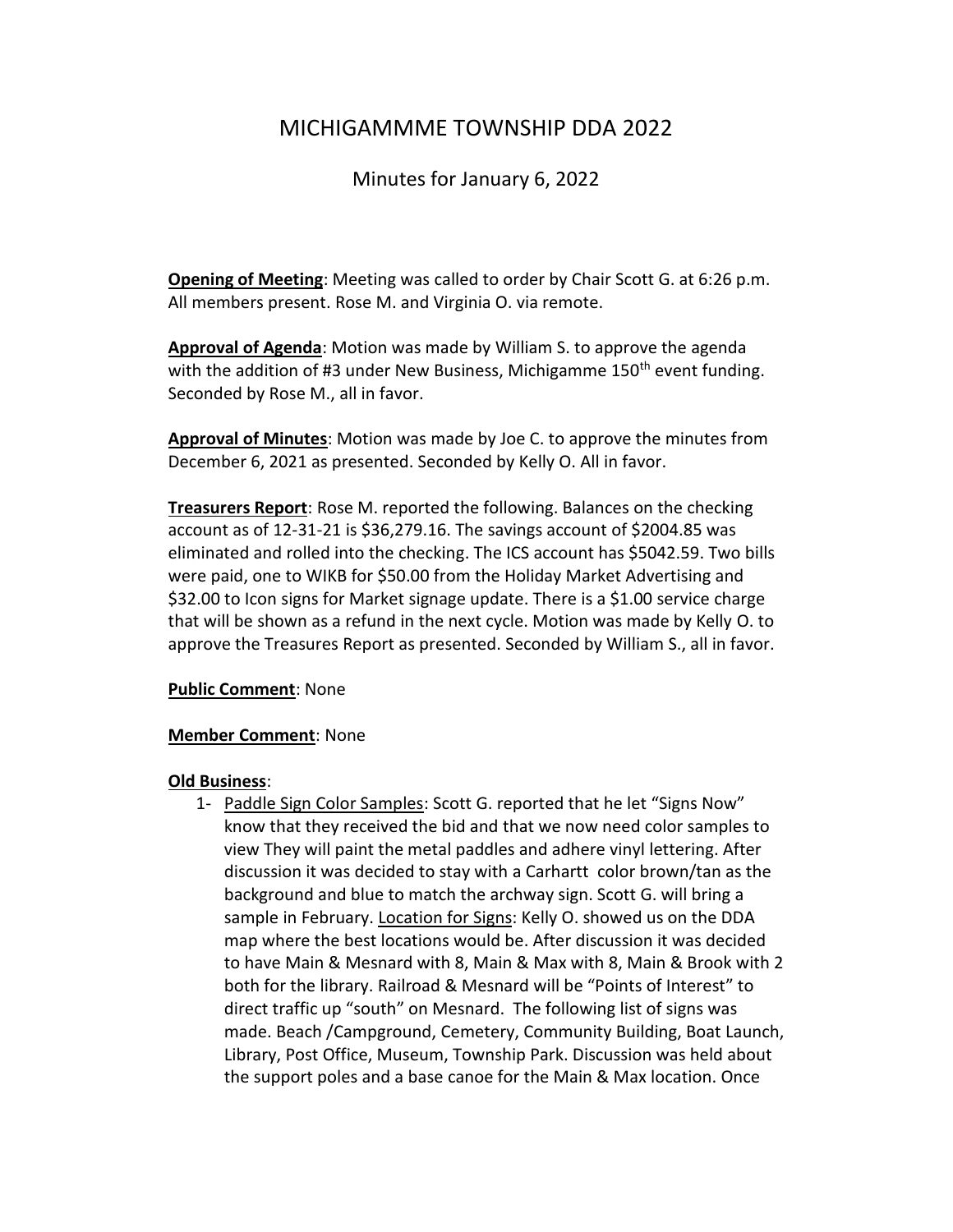we decide on colors, we can move ahead to the final phase to as be ready when spring comes. Rose M. has a canoe.

- 2- Highway Billboards: Scott G. reported that he continues to not be able to get a response from Gary H. via either text, email or phone. His email at this point does not even exist. After discussion Julia L. motioned that we move to "Plan B" and get a new graphic designer. Seconded by Melissa G., all in favor. It was decided to pass on just the two billboards (entry and moose lift) to someone new to see what they can do for us. Melissa pointed out that the lake needs some blue for the water, not just orange on orange. Maybe a central beam of sunrise/sunset instead of the entire lake area. Virginia O. would like to change the shadow lettering on the moose lift. Scott will pass on the design to Icon Signs with the stipulation that this work will be bid out and that we are willing to pay for the design time separately. Scott will send along the DNR photo to them so they can give us options of legs in and out of the clouds.
- 3- Panels and Lights for Info Center: The light would be connected to the already existing street pole near it. In the spring we will see about connecting it. Kelly O. let us know that two panels of 9 wall mount rack card holders would fit nicely. She is recommending two enclosed cases for the North. The 9 will run about \$200.00 and the cases around \$5-650. Discussion was held and Julia L. looked back at the CIP request which was \$8000.00 so we have plenty of money left to finish under budget. Scott G. motioned to order the materials. Seconded by William Seppanen, all in favor. Kelly O. will handle the ordering.
- 4- Town Plan: So far, we have gone over the following:
	- 1- Change cover page to reflect new entrance once complete
	- 2- Add DDA mission statement
	- 3- Update all demographics and information on pages 3 and 4.
	- 4- Look at new photos throughout and adding others
	- 5- Page one, last paragraph change economic health to economic growth.
	- 6- Page 4 under Tourism, last sentence should read "Michigamme should market itself"

 We will continue at the next meeting. Members will do HOMEWORK on more pages. Julia L. will address questions to Chris Germain about DDA designation lines, the Public Planning Workshop and survey timelines.

5- Olson Plaque/2022 Goals/DDA Float: Kelly O. shared a theme for the DDA float, "Grounded in the Past, Reaching for the Future" Perhaps with women in period clothing past and present. Discussion was held on whether we can use our funds for the float. Yes, as long as the parade is within the DDA area. We will revisit this as it gets closer. The committee felt that the date for the Olson Plaque dedication should be decided by the Olson family and we will take their lead. HOMEWORK, continue your list of goals for 2022.